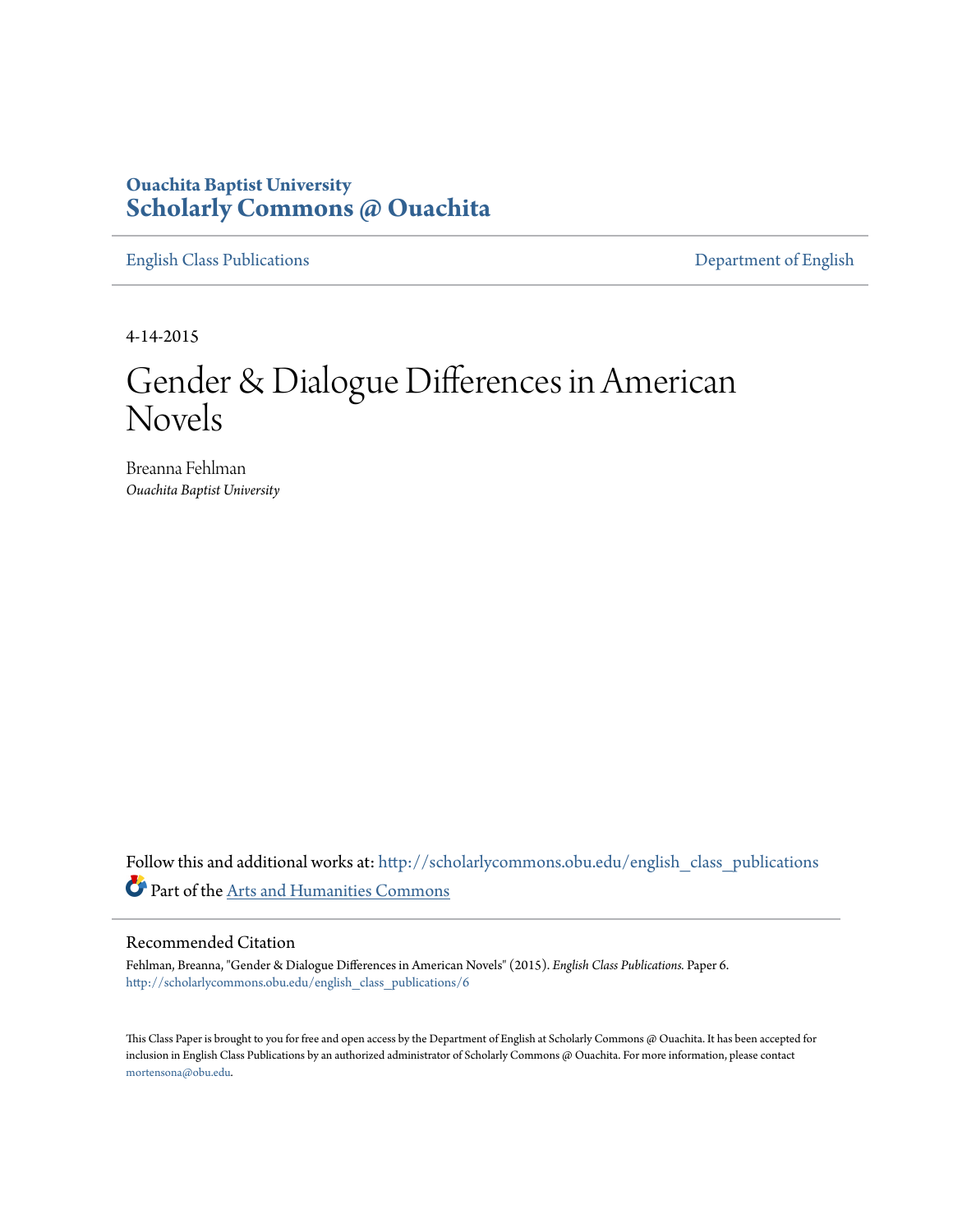Breanna Fehlman Ms. Pittman American Novel

14 April 2015

 $\overline{a}$ 

#### Gender & Dialogue Differences in American Novels

In your favorite book, do men talk like men and women talk like women? Or is it a mixture of the two? While many readers may not consciously notice the way that characters speak, those same readers might subconsciously pick up on the difference, or lack of differences, in the way those characters speak. In some of the many famous American novels, the characters, regardless of gender, talk like whatever sex the author is, as it is hard to write like a gender that is not your own. When exploring the differences between the genders, perhaps one of the most important differences, and the easiest to spot, is the way that each gender speaks. Luckily, there is a computer program that can look at men vs. women speech patterns and interpret them electronically, giving many categories for comparison between the two. When looking at the differences between three women from two famous works written by male authors, Caddy in William Faulkner's *The Sound and the Fury* and Vivian and Carmen Sternwood in Raymond Chandler's *The Big Sleep*, and two women from two works written by female authors, Edna in Kate Chopin's *The Awakening* and Ivy in Lee Smith's *Fair and Tender Ladies*, one would expect the difference between the language to be stark. <sup>1</sup> However, one would not expect the results that can be seen. In fact, in most categories, the male writers actually write in a more conventionally female way than the actual females do. That is Caddy, Carmen, and Vivian actually talk in a more feminine way than Edna and Ivy, despite being created by males. While examining these unusual differences between the females and males, an interesting example comes to mind: perhaps the male authors, who were trying to sound female, actually accomplish this because the actual female authors, who were trying to create advanced,

<sup>1</sup> These particular works were of interest to me due to a special study where we discussed these particular books, in addition to several other that are considered classic American novels.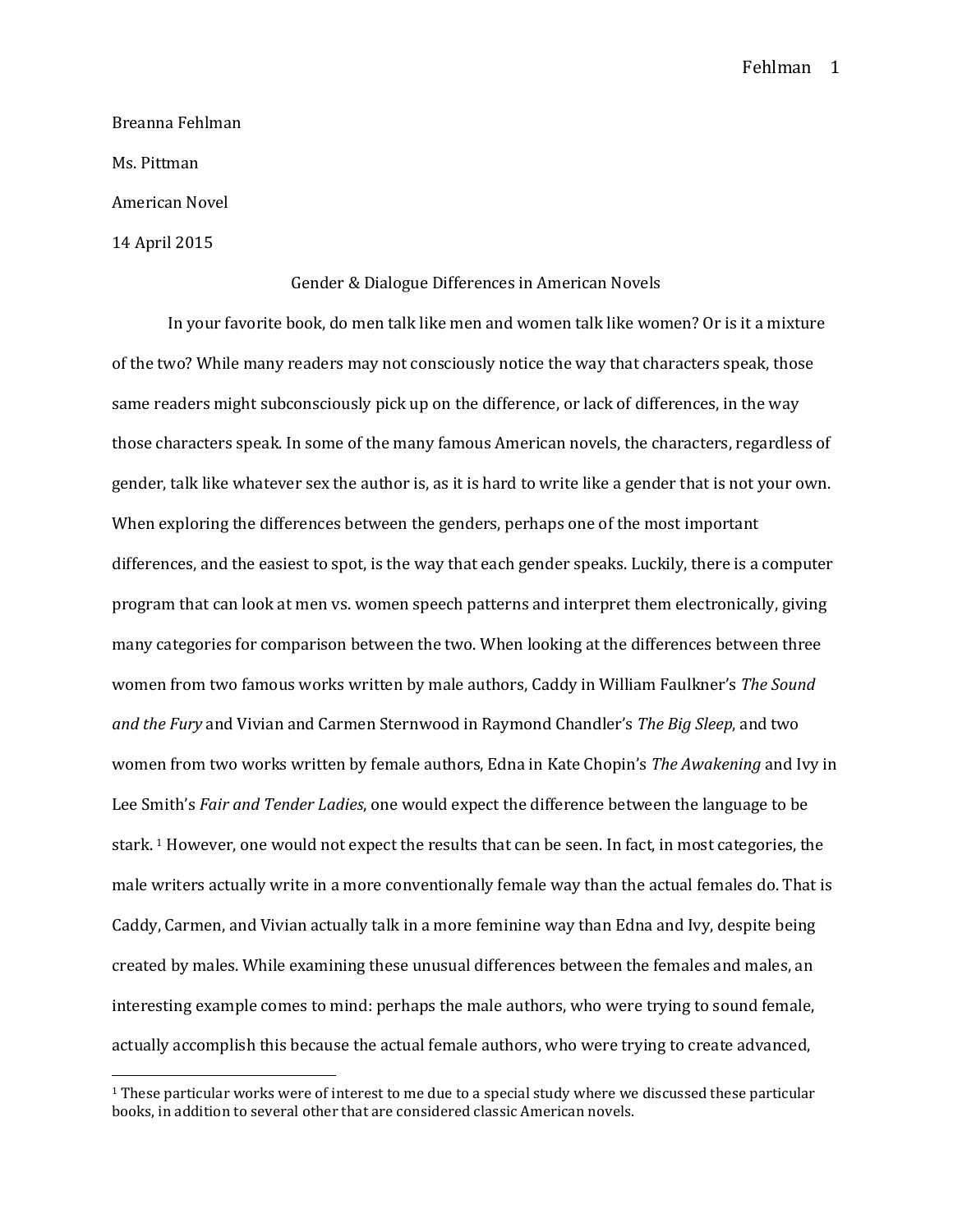"ahead-of-their-time" women, attempted to sound more masculine, as masculinity is seen as more powerful than femininity.

#### The Secret Life of Pronouns

Using James W. Pennebaker's book *The Secret Life of Pronouns: What Our Words Say About Us* and the program called LIWC (Linguistic Inquiry and Word Count) that he created to analyze text from different authors, I looked at the dialogue spoken by the aforementioned characters in order to analyze what they say. Pennebaker's book stresses the importance of pronouns, which would probably not be seen as the most important part of speech by many readers. However, as he noted, a person can learn a lot about someone through his or her use of pronouns. While someone might try to change his or her writing style, he or she cannot change his or her use of pronouns and Pennebaker developed a program that can take samples from people and tell what samples of writing have in common or even whether they were written by the same person. The LIWC program, which is pronounced "Luke," is "text analysis software" that can analyze "the degree to which people use different categories of words across a wide variety of tests" (LIWC). After the program reads the text, it gives numbers in 80 different categories, such as pronouns, verbs, and adverbs, counting the rate at which each snippet of text uses words in each category. The numbers the program gives can be used to see how high/low the rate of each word is used and can be used to compare or contrast the results from two or more different authors (LIWC). After putting in random dialogue from each of my chosen novels, the results were unexpected.

#### The Results

Interestingly, where women should use first-person singular pronouns more, according to Pennebaker, the opposite is true in the case of Chopin and Smith (Pennebaker 25). The two female characters written by female authors use *I* words at a similar or smaller rate (3.07 for Edna and 0.31 for Ivy) than the female characters whose dialogue was written by men (7.25 for Caddy, 6.12 for Carmen, and 3.51 for Vivian).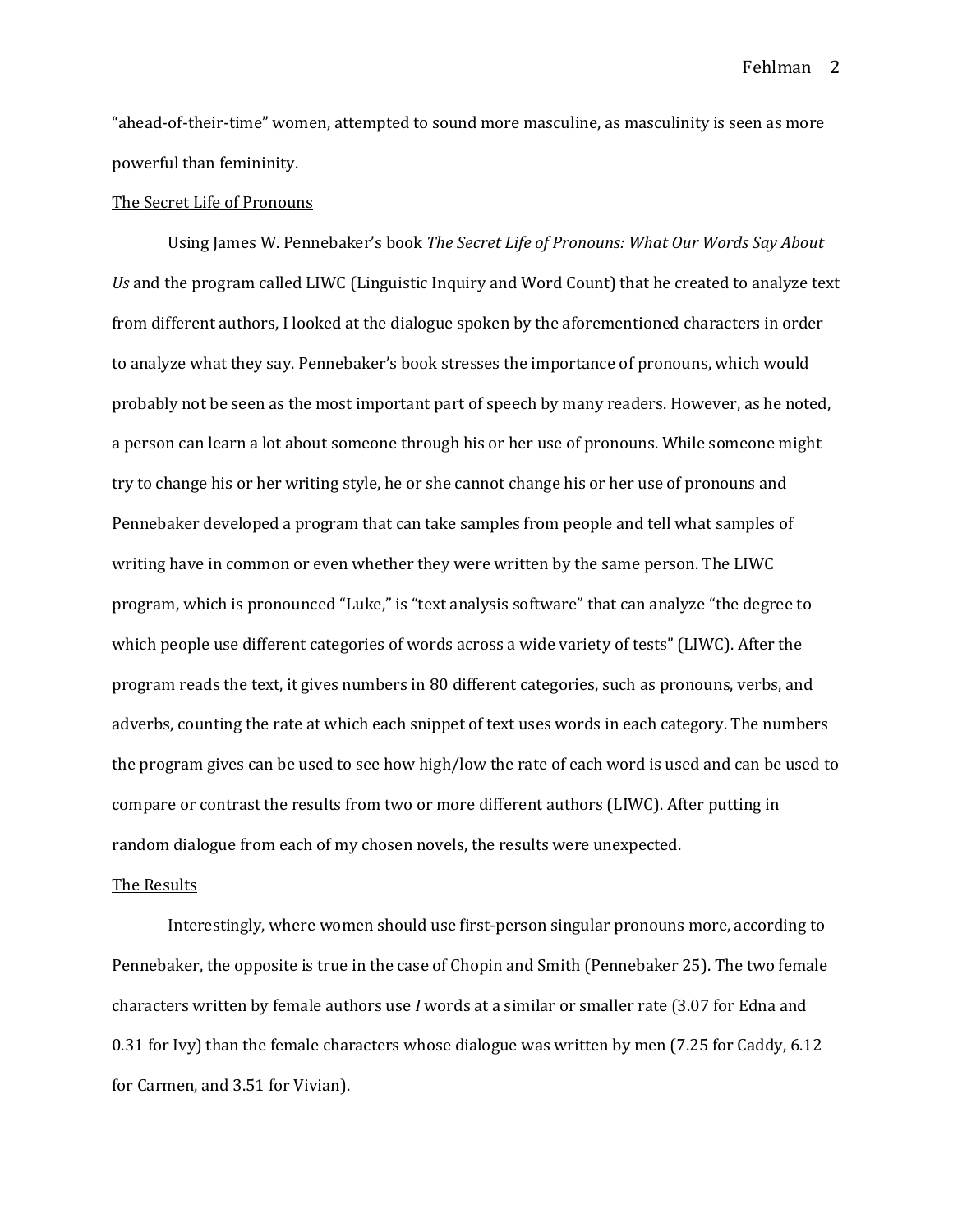Women are also more likely to use more cognitive words (such as *understand, know, think, because, reason*, and other such words) than men, explains Pennebaker (25). In this case, all of the characters fit, except for Ivy. Edna has a score of 19.74 in using cognitive words, which is higher but still within the same range as those used by the male-created characters, such as Caddy's score of 18.12, Carmen's 14.29, and Vivian's 14.91. Ivy's dialogue, which should be in the same range as Edna's, is a very low 1.85. Yet again, Ivy is the surprising character.

Social words (such as *friend, neighbor, humans, adult,* or *boy/girl*) are also used at a higher rate in women than in men, as Pennebaker's studies showed. Ivy's score is, once again, very low at 0.31, suggesting that she almost never uses social words. This difference is especially apparent when I looked at the other characters' social words, both those created by women and men. Edna uses social words at a rate of 19.30, which is extremely close to the rates of Caddy (13.04), Carmen (21.43), and Vivian (20.18). These findings could suggest that Ivy did not use words such as friends often and that she may have been more likely to use words that do not appear as social words, such as family, children, or husband. Because Caddy, Carmen, Vivien, and Edna talk more about themselves than their families, these findings make sense, as they are more likely to talk about friends or themselves. However, Ivy is arguably the most devoted to her family (at least throughout the majority of the novel), so it would make sense that she would talk more about her husband and children than about herself.

There are several other categories dealing with words women are more likely to use where all of the characters are similar enough to be comparable, including verb use (Edna's 13.60, Ivy's 13.58, Caddy's 24.64, Carmen's 21.43, and Vivian's 25.44), anxiety (0, 0.62, 0, 0, and 0.88), negations (3.07, 4.32, 4.35, 3.06, and 3.51), and certainty words (0.88, 0.62, 0, 1.82, and 0.88). Looking at each character, she would probably each use a variety of words from each of these categories. Anxiety words, such as *worried, fearful,* or *nervous*, negations, such as *no, not,* or *never*, and certainty words, such as *always* or *never*, are all similar in characteristics and would be expected to occur in each of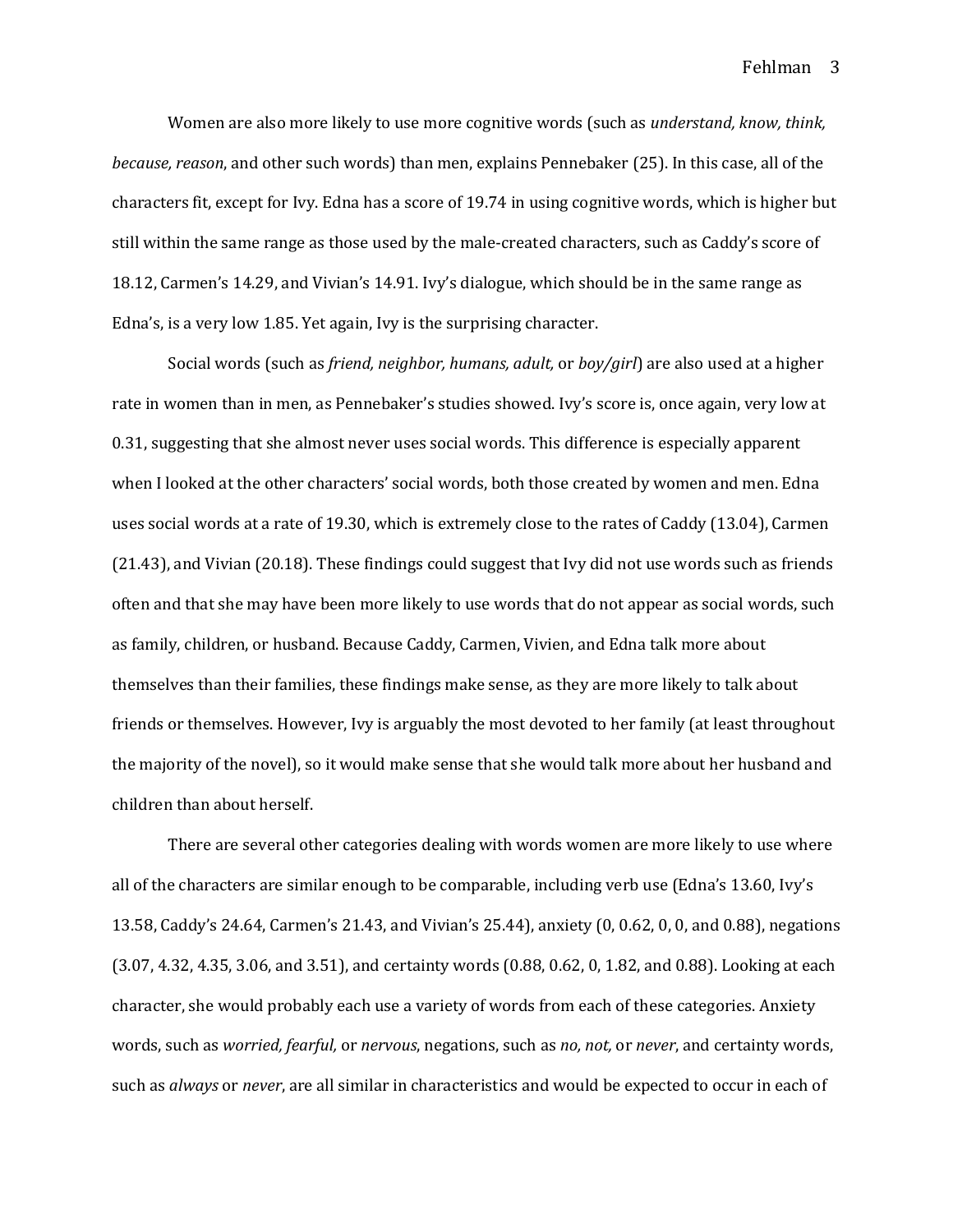the novels chosen. Verbs, while used by everyone, tend to be used to a higher degree by women and this is actually the case in the ratings, with the characters created by men actually scoring higher in this category. Yet again, the characters created by men speak more feminine in some ways.

Men use articles (words such as a, an, and the) at a higher rate than women, which is displayed in Edna's relatively low use of such words (3.51) compared with the higher rates of articles used by Carmen (7.15) and Vivian (3.15). However, the characters of Caddy and Ivy are opposite of what one would assume they would be. Caddy uses a relatively low score of 2.17 whereas Ivy uses the extremely large score of 19.44. Ivy's high usage of articles could be due to several factors, including the possibility that the education she received could have made her talk more like a man in some ways because most education was given to men at this time, especially in the area in which she lived. Perhaps most interesting is Ivy's use of swear words, which is more than all of the other characters combined. This is more indicative of a male writer than a female.

While all of the other characters use first-person plural words (we words) about the same (at a very low rate of 0 to 0.88), Ivy uses we words at a rate of 4.01. This could indicate that she does not come across as truthful in her letters (as we is assumed by most to be less honest) or it could be a product of her environment's focus on the importance of family over the self.

### Explanations & Arguments

In almost all of the categories, Faulkner and Chandler actually write more like what is considered typical "female writing" than the writers considered who are actually female. A possible reason for this could be that, while Faulkner and Chandler were creating characters that were stereotypical "women" of the time, Chopin and Smith were writing female characters that were way ahead of their time, in terms of feminism and dialogue. Perhaps Chopin and Smith felt that they had to alter the dialogue of the females to seem more masculine in order to get their respective points about women across. Adding in the fact that Chopin wrote her story in 1899 and Smith wrote hers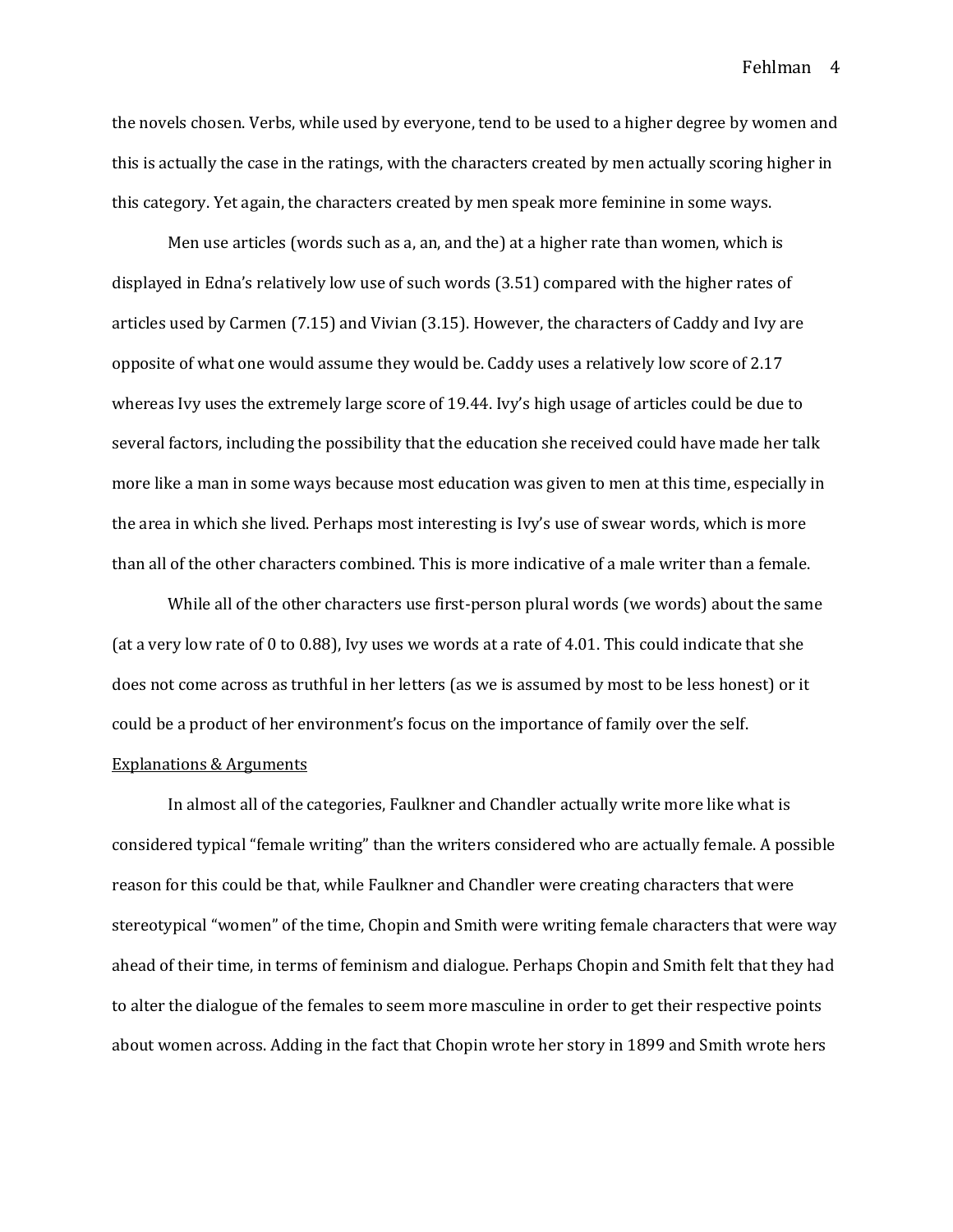in 1988, almost 100 years apart, makes Chopin's writing even more significant and ahead of her time, as there are so many years between the two authors.

The characters of Caddy, Carmen, and Vivian can be considered typical female characters in the times in which their perspective novels were released. Caddy is promiscuous (which was discouraged in women in the 1920's) and, because of this, she ruins her entire family. Even though she loves and cares for her family, it is because of her actions that her brother Quentin kills himself, her other brother Jason loses a job, and the family is forced into taking on the burden and shame of Caddy's illegitimate daughter, Miss Quentin.

Both the Compton family and Faulkner himself treat this illegitimacy and promiscuity with great shame. As she is a woman, it is alright for the family, the author, and even the reader to shame Caddy for behaving this way when, most likely, her brothers would have been "just being boys" or even congratulated for the same behavior. Thus she speaks like a woman because Caddy and the Compton family feel the shame of Caddy's deeds and the reader understands the obvious message of the inappropriateness of women doing what Caddy did.

Raymond Chandler's treatment of Vivian and Carmen is similar to Faulkner's treatment of Caddy, but in different manners. Carmen is perhaps the most complex character of the bunch, as she seems like a fully functioning, if slightly odd, member of society until Marlowe discovers at the end of the novel that she killed her sister's husband for not sleeping with her. Like Caddy, Carmen is promiscuous, perhaps because she desperate for love or perhaps she is just "crazy," according to the men in her life and even her sister. However, this promiscuity leads her to murder a man simply because he did not want to give her this love. Yet again, the reader sees the shame that Carmen causes her family, especially her sister, who is trying to deal with her husband's murder and the fact that Carmen killed him. Carmen's promiscuity leads the family into shame and disrepair and, again, she talks like a female.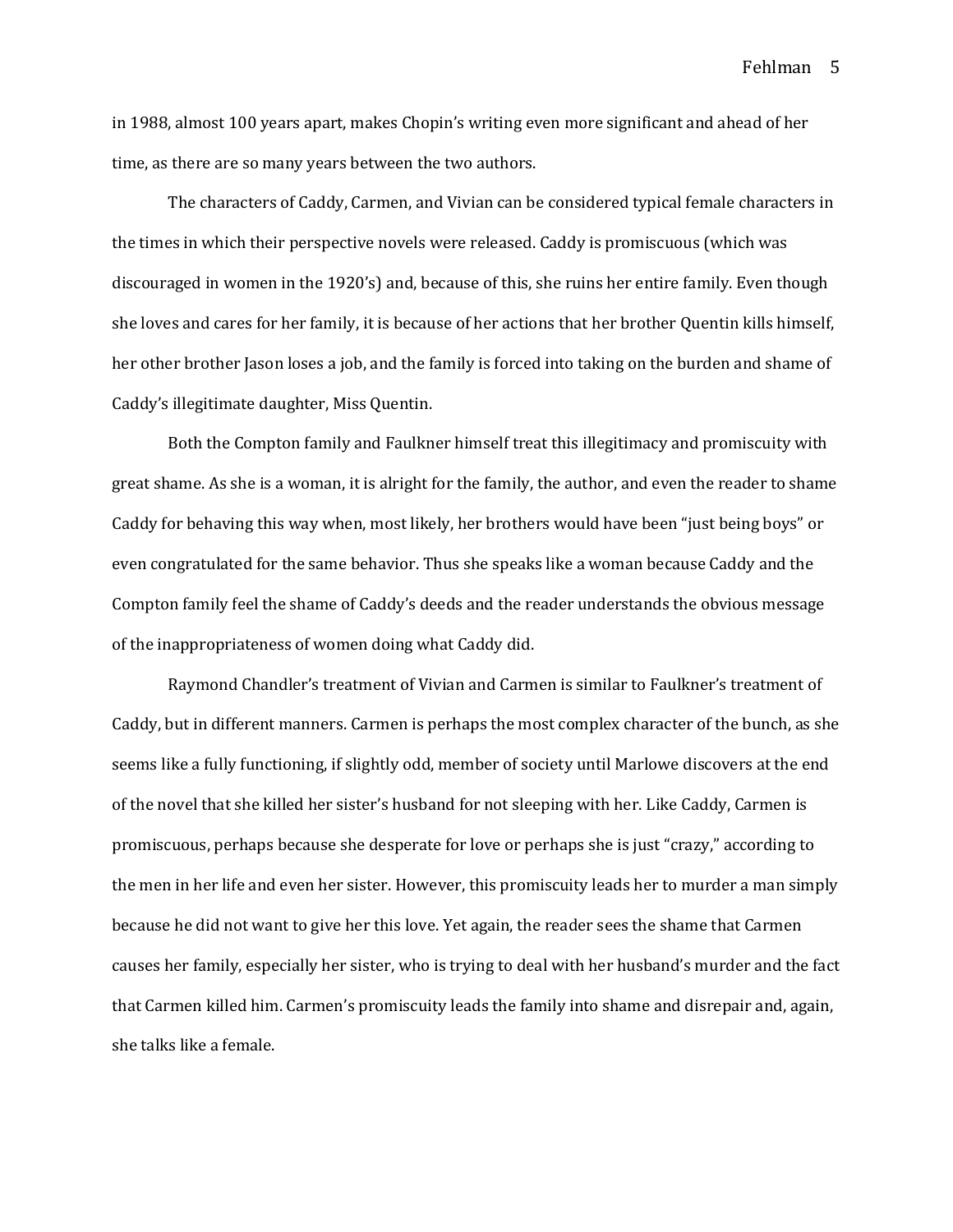While Vivian is not promiscuous, she is crazy in a way because she believes that she will be able to save her sister from going to jail/a mental institution and save her family from that shame. She even goes so far as to help her sister cover up the murder of her own husband in order to protect her ailing father and her emotionally unstable sister. Vivian brings more harm to her family through her actions as her father hires Marlowe and soon finds out the truth that Vivian tried to hide, in addition to finding out many other family secrets. Thus, through Vivian's deception (another trait women were discouraged from having), she ruins her family's reputation and, because of this, Chandler's gives her the dialogue of a woman.

After looking at the extremely different characters created by females, it is interesting to note the drastic differences between the male-created characters and the more adventurous (and, perhaps in some ways, more stereotypically male-acting) female characters. Edna is promiscuous and even commits adultery. But, she is not treated in the same way by Chopin as Caddy or Carmen by Faulkner or Chandler, respectively. In the novel, Chopin handles her main character with the grace and dignity that would have been afforded to "pure" women in works released in that time (such as when Edna says, "If your attentions to any married women here were ever offered with any intention of being convincing, you would not be the gentleman we all know you to be, and you would be unfit to associate with the wives and daughters of the people who trust you") (Chopin 63). By letting Edna keep her dignity, Chopin is showing readers that women should be allowed to make the same mistakes that men were. Similar to Caddy's situation, if Edna's husband had done these things instead, society would not have shamed him or thought badly of him. However, because Edna was a woman (especially in the Creole culture that she had married into), she was considered her husband's property and was not allowed to make these sort of mistakes. But, as Chopin was trying to demonstrate that women should not be considered property and should be allowed to make their own decisions, even if they are married, Edna talks more like a man in some ways because masculine dialogue may have helped to get across Chopin's point more than feminine dialogue.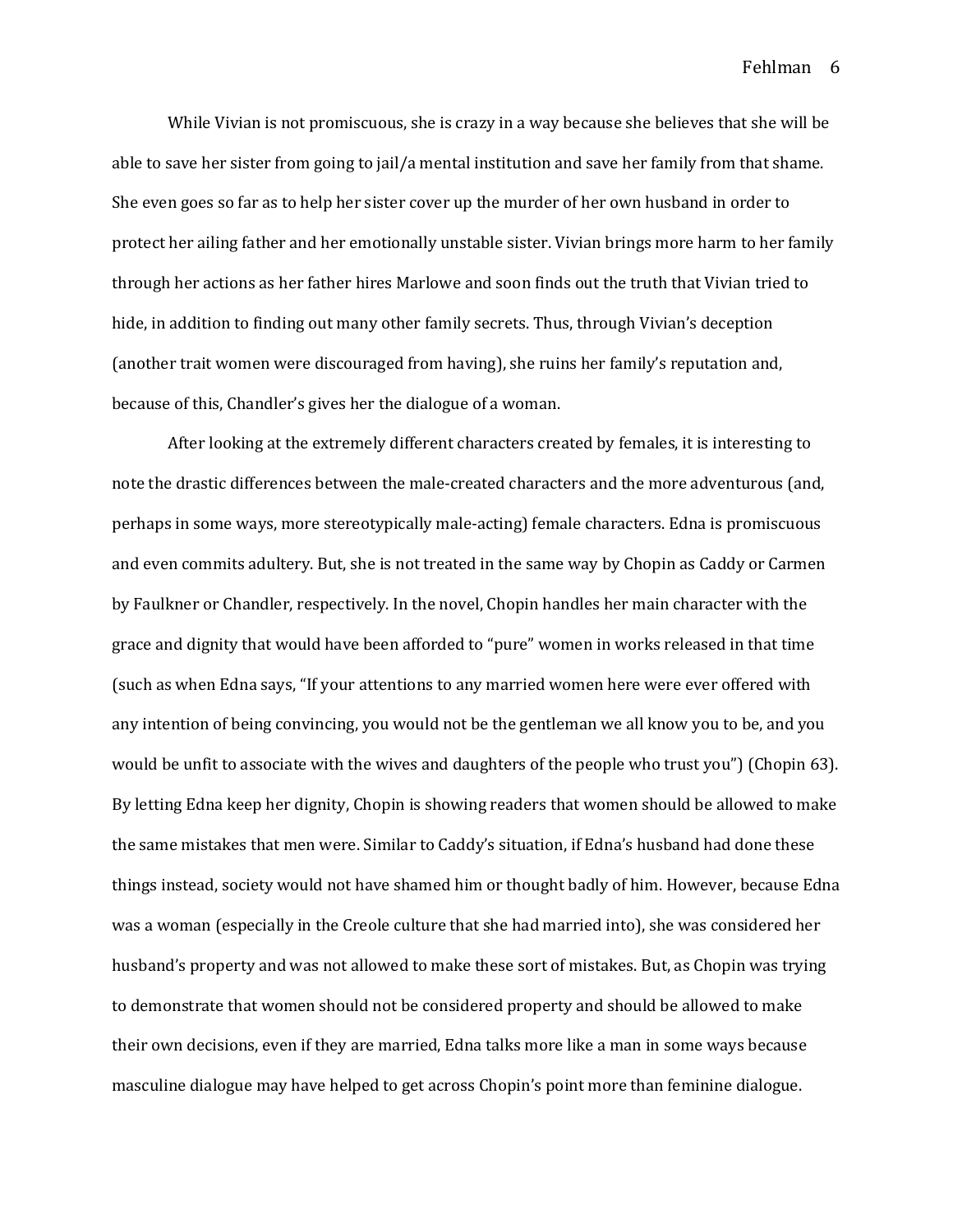In yet another way, Ivy is different from the aforementioned women in that she is not promiscuous. However, she does have many men wanting to marry her. She chooses a mineworker instead of her wealthy suitor, due to her love for the first and fear/disdain for the second. This was not a choice that her family expected or supported, especially at first. Smith shows, through Ivy's choice, that women should be able to choose whom they should marry because they love the person, not based on who is more socially acceptable.

Ivy also has an affair and even leaves her family for a while, which was not socially acceptable, especially in the backwards Appalachian Mountain area her family lived in. While she does eventually return to her family, Ivy initially makes the choice to abandon her husband and children in favor of living in the woods with a bee farmer. While this ends up being a huge mistake, as one of her children dies while she is frolicking in the woods, Smith makes the point that Ivy should be allowed to choose to make this mistake, just as men would be allowed to, even though she ultimately regrets it.

While she may not have as serious "social sins" as the other women discussed, Ivy had the biggest number of actions that society would question. In addition to her "questionable" choice in men and her affair with a younger man, she also receives more education than most women (and, at times, seems haughty about this), spends her time reading, and even has an illegitimate child as a teenager. All of these actions, while not all bad mistakes, were not considered proper for a woman to be doing. Perhaps this is why Ivy is the character whose language is most unlike a typical woman's. In creating such a rebellious and unfamiliar female character, Smith used non-feminine language in order to make her a stronger-sounding character.

#### Conclusion

Someone might wonder about the importance of LIWC and doing these kinds of studies. While some studies that are done with this program are interesting, there are others that are informative as well as interesting. One such study was completed in 2015, when researchers were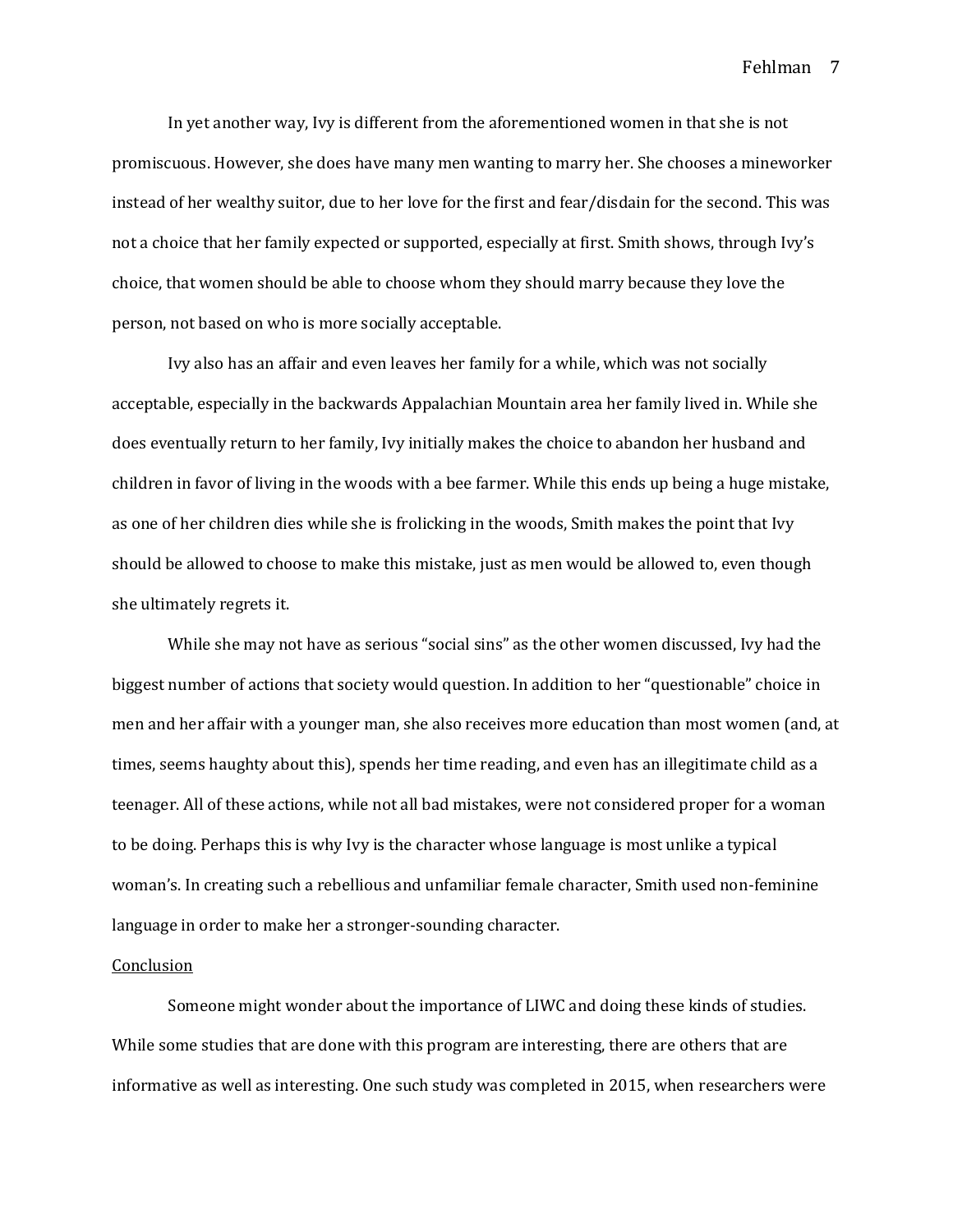able to finally identify the play *Double Falsehood* as written by Shakespeare (Anders). *Double Falsehood*'s place in the Shakespeare canon had been doubted for many years, but, due to the use of Pennebaker's studies and program, researchers were able to conclusively identify this play as being one written by the most famous playwright of all time. Yet again, this identification was made based on the pronouns used in the play (Anders). Because it is impossible for a person to change his pronoun use, these researchers were able to compare *Double Falsehood*'s use of pronouns and compare it with Shakespeare's, proving that they are a match. These results are not just interesting, but they also prove the usefulness of this program: we can possibly use this program to identify the authorship of many other pieces of work that have been lost or whose authorship has been disputed. Studies like the Shakespeare one show how vital the LIWC program can be.

Whether using the program to provide interesting information or to find/confirm the author of unknown documents, the LIWC program has many uses. In my case, it provided evidence for a theory that I would have never guessed: that, in many instances, the male writers actually write more feminine than the females. This study could be reproduced using other novels in order to see if these findings extend to other authors as well.